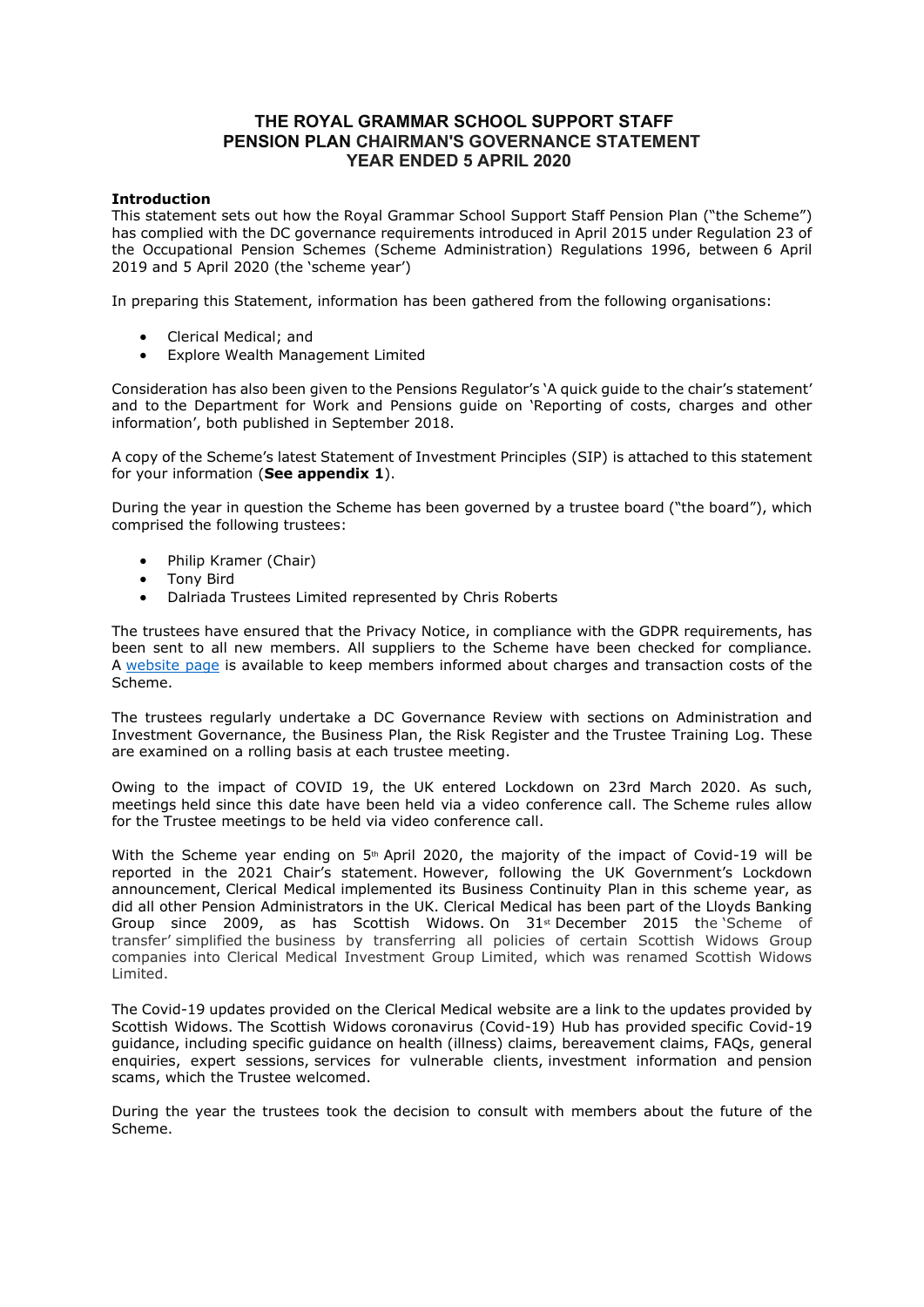### Strategic Review

Following the strategic review of the Scheme undertaken last year and the agreement in principle to wind up the Scheme and provide an improved alternative for members, the trustees have undertaken further intensive work looking at the details of alternative schemes and the process to make the change. After due consideration of alternative schemes, the Aviva Pension Trust for Independent Schools ("APTIS") was chosen as the best alternative scheme for members. Having decided on APTIS as the preferred new scheme, a consultation exercise was undertaken with affected members between January and April 2020. This consultation process included providing details of the rationale underpinning the change, the proposed alternative provider and the anticipated improved benefits for members. Face to face meetings with groups of members were undertaken as well as one to one meetings for those who requested it.

Following the consultation and after due consideration of all members' feedback, the trustees agreed to proceed and move provider in relation to DC benefits from Clerical Medical to APTIS. Following that decision, work has been undertaken to implement the change. Contributions to the Scheme ceased and contributions commenced into APTIS in August 2020. Due to Covid-19 and the volatile nature of the markets earlier in the year, the transfer of member benefits from the Scheme to APTIS has been temporarily delayed. It is anticipated the transfer will take place in Q4 of 2020. Communications will be issued to members ahead of the transfer about their options for the existing funds held in the Scheme.

For the period of this report the provider was Clerical Medical and all information below relates to the Scheme set up with Clerical Medical.

#### Default arrangement

The default investment arrangement is provided for members who join the Scheme and do not choose an investment option for their funds. Members can also choose to invest in the default investment arrangement which is set up by the trustees. The default arrangement for the Scheme is the Clerical Medical Balanced Fund.

When deciding upon the design of the Scheme's investment strategy, the Board took into account the fact that most members do not make active investment decisions and therefore most members will be invested in the default investment arrangement, which aims to provide an investment solution that represents good value and secures good outcomes for members over the long-term.

The Board monitors the investment performance of the default investment arrangement regularly to ensure that investment returns (after the deduction of any charges) are consistent with the aims and objectives of the default arrangement and to check that it remains appropriate given the Scheme's membership.

At least every 3 years and without delay after any significant change in investment policy or demographic of membership, the Board carries out a formal strategic review of the default arrangement. However, with the decision to move the DC pension provider to the Aviva Pension Trust APTIS arrangement, the strategy of the default arrangement was not reviewed during the scheme year.

The last full review of the performance and strategy of the default arrangement was in the trustees meetings held on 10th May 2019 and 4th October 2019.

With the Trustees default option for the current Scheme members to transfer to the new Aviva Pension Trust APTIS arrangement, on the wind-up of the Scheme, the Board considered that the default arrangement remains appropriate. The improvements to the default fund investment will be applied in the new Aviva Pension Trust APTIS arrangement.

The Clerical Medical Balanced Fund aims to achieve long term capital growth by gaining exposure predominantly to UK and overseas equities with flexibility to gain a minority exposure to commercial property and fixed interest stocks.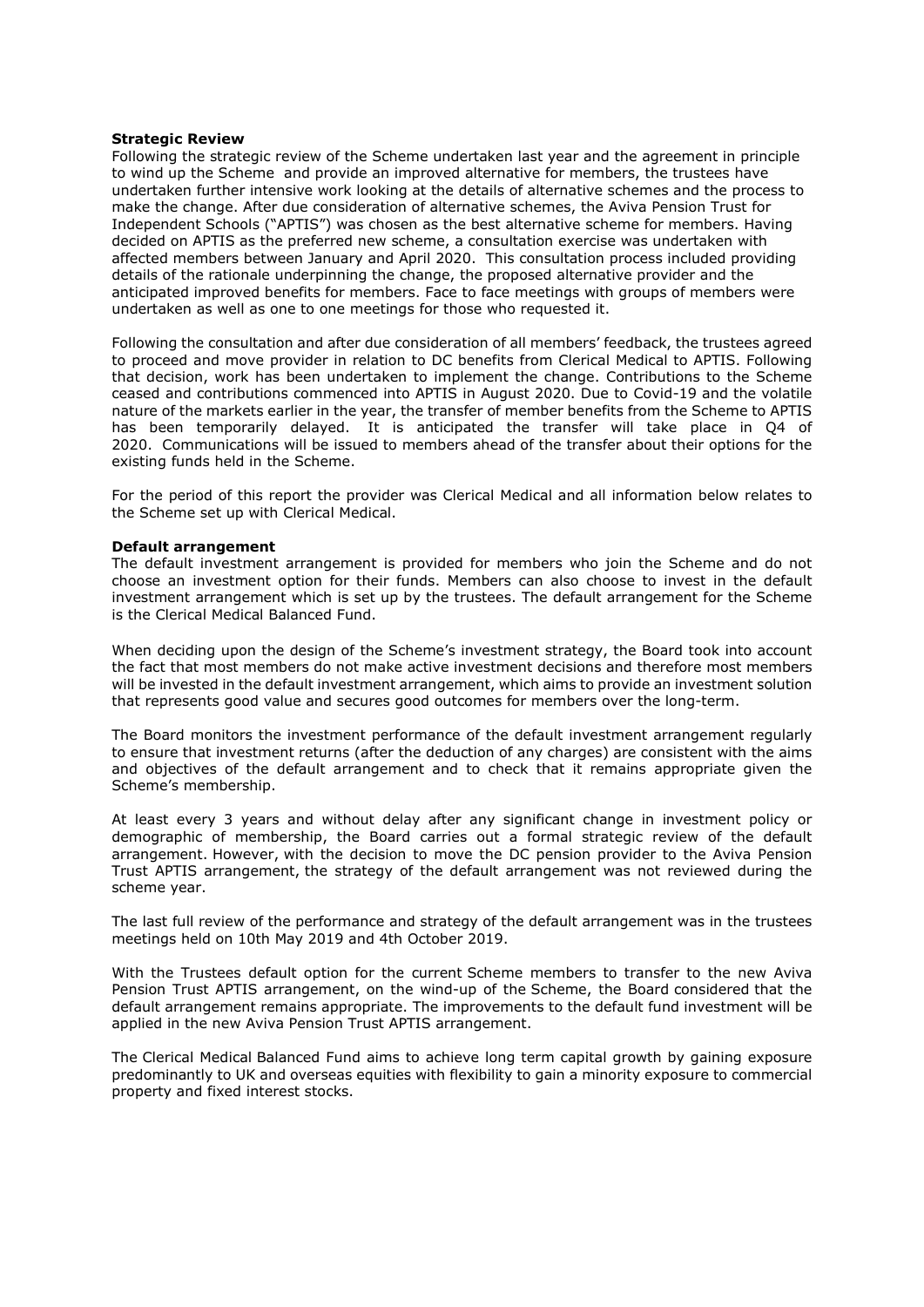The fund breakdown is below (as at 30 June 2020):

- $\bullet$  UK Equity 54.7%
- UK Fixed Interest 13.6%
- North America Equity 7.8%
- Money Market 3.0%
- Property 7.3%
- Emerging Market Equity 5.3%
- Global Equity 4.6%
- Europe (excluding UK) Equity  $3.1\%$
- $\bullet$  Other 0.6%
- $\bullet$

The default fund provided a return of -7.7% for the 12 months to 30 June 2020 (which is the latest available update). This is the return net of the total annual charges and includes the market impact of Covid-19.

By investing in this manner, the trustees expect to deliver growth over the member's lifetime within the Scheme without excessive risk taking. The trustees consider this approach to be in the best interests of relevant members and relevant beneficiaries.

The trustees considered the new options relating to the default arrangement with Clerical Medical relating to the default strategy in May 2019 and in October 2019 when the trustees agreed their approach to the default fund. This formed part of an overall review of the Scheme structure covering:

- Suitability of Clerical Medical;
- Structure of the Scheme;
- Structure of the Trustee Board.

# Statement of Investment Principles

The Statement of Investment Principles ("SIP") governs decisions about investments and explains the aims and objectives of the Board which are intended to ensure that the assets are invested in the best interests of members and beneficiaries. It also describes the strategy and objectives for the default arrangement and the self-select funds. It is important to include the fee rebate as part of the overall charge assessment. For the purposes of this statement we will not restate the position on each individual fund choice. The Statement of Investment Principles is attached as an appendix to this statement and has been prepared in accordance with Regulation 2A of the Occupational Pension Schemes (Investment) Regulations 2005.

# Self Select Funds

The Board recognises that no single default investment strategy can be designed to suit the needs of all Scheme members. Clerical Medical have 61 funds available to members and also include six Lifestyle funds. The trustees permit members to choose any of the funds available as this provides increased flexibility to align with member requirements as an alternative to the default arrangement.

Members have access to the full range of funds on the Clerical Medical platform as the Board does not wish to restrict members when investing their own savings.

The full fund details are available on the Clerical Medical website by following the following link:

https://www.clericalmedical.co.uk/business/fundsprices/fundsprices

The Board monitors the performance of the self- select funds regularly at their meetings.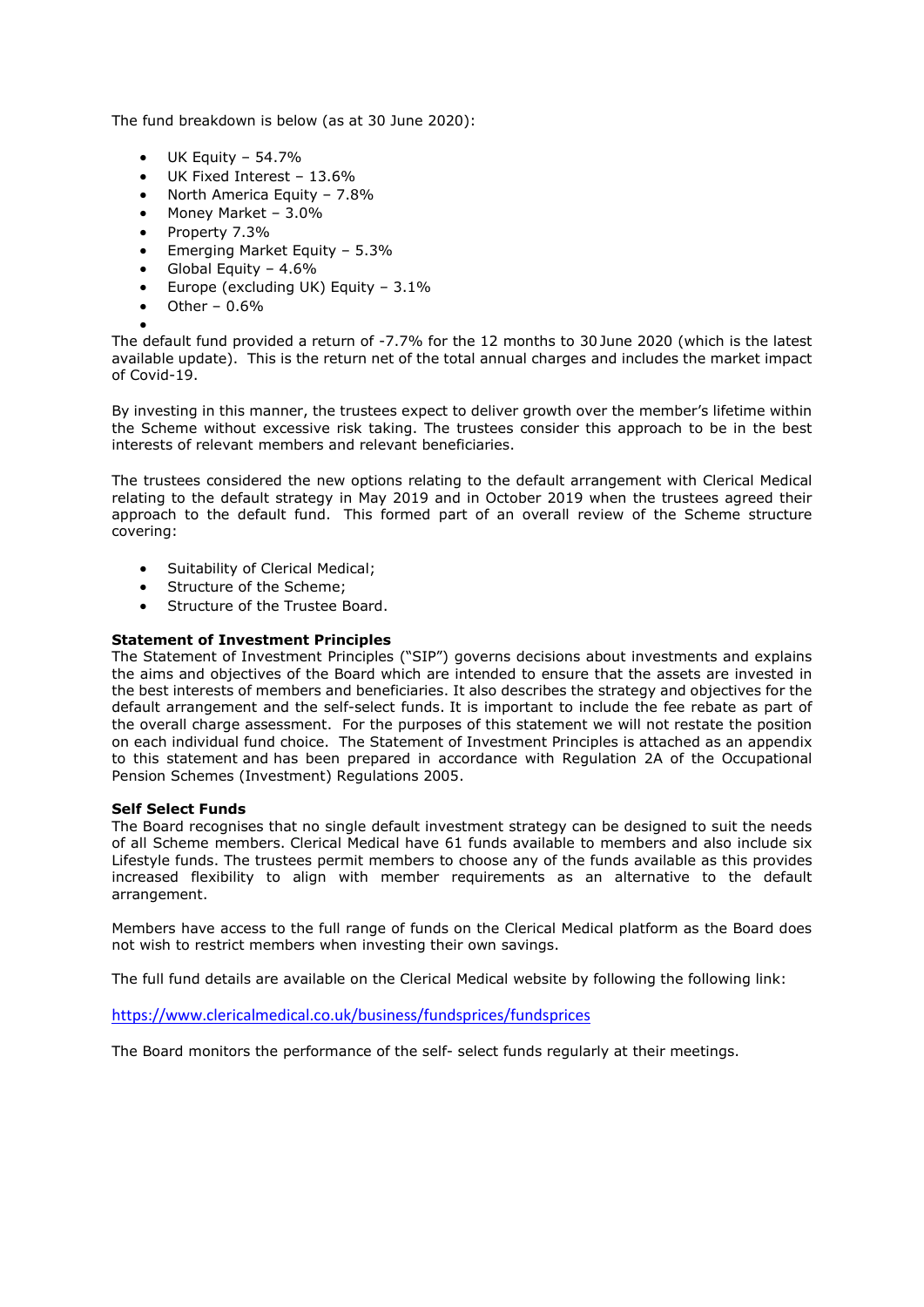# Core Financial Transactions

The Board has a duty to ensure that "core financial transactions" relating to the Scheme are processed promptly and accurately, and that the controls in place are reported to members. Core financial transactions include, but are not limited to:

- Investment of contributions;
- Transfer of member assets into and out of the Scheme;
- Transfers between different investments within the Scheme; and
- Payments to and in respect of members and beneficiaries.

The Board has, in accordance with its powers under the rules of the Scheme, delegated the day to day administration of the Scheme, including the processing of core financial transactions, to the Scheme administrator, Clerical Medical.

The Board receives reports from the Scheme administrator, which report on the administration of the Scheme over the period and include details of the core financial transactions over the reporting period. The Board reviews these and investigates any errors or delays to decide if any action is required.

Overall, the monitoring and reporting activities undertaken allow the Board to be confident that core financial transactions were processed promptly and accurately during the scheme year.

## Charges and Transaction Costs

The Board has a duty to tell you about the member borne charges and transactions costs for the investments used in the default arrangement and the self-select funds, and to assess the extent to which these charges and costs represent good value for money for members.

# **Charges**

The scheme has two charging structures relating to 'Old World' units and 'New World' Units. 'Old World' units relate to contributions made to the scheme up to the 31st August 2004. The only charge is a 1% per annum Annual Management Charge (AMC). 'New World' units relate to contributions made to the scheme after the 31st August 2004. The only charge is a 0.45% per annum Annual Management Charge (AMC) and thus is the charge that all new members incur.

All 'Old World' members are invested in the With Profits fund, as such all members using the default arrangement of the Balanced fund are incurring 'New World' charges i.e. 0.45% per annum.

The table below shows the level of charges applied to the default arrangement and the self-select funds.

| <b>Fund name</b>                              | Annual Management Charge % pa |
|-----------------------------------------------|-------------------------------|
| Clerical Medical Balanced Fund (Default fund) | 0.45                          |
| <b>Clerical Medical Adventurous</b>           | 0.45                          |
| Clerical Medical Balanced                     | 0.45                          |
| Clerical Medical Balanced Fund of Funds       | 1.2                           |
| Clerical Medical Cash                         | 0.45                          |
| <b>Clerical Medical Cautious</b>              | 0.45                          |
| Clerical Medical Dynamic Return               | 1.2                           |
| Clerical Medical UK Equity Income (Acc)       | 0.45                          |
| <b>Clerical Medical Ethical</b>               | 0.45                          |
| Clerical Medical European                     | 0.45                          |
| Clerical Medical Far Eastern                  | 0.45                          |
| Clerical Medical Gilt & Fixed Interest        | 0.45                          |
| Clerical Medical Global Equity Tracker        | 0.45                          |
| Clerical Medical Halifax                      | 0.45                          |
| Clerical Medical UK Index Linked Gilt         | 0.45                          |
| Clerical Medical International Growth         | 0.45                          |
| Clerical Medical Japanese                     | 0.45                          |
| Clerical Medical Non Equity                   | 0.45                          |
| Clerical Medical North American               | 0.45                          |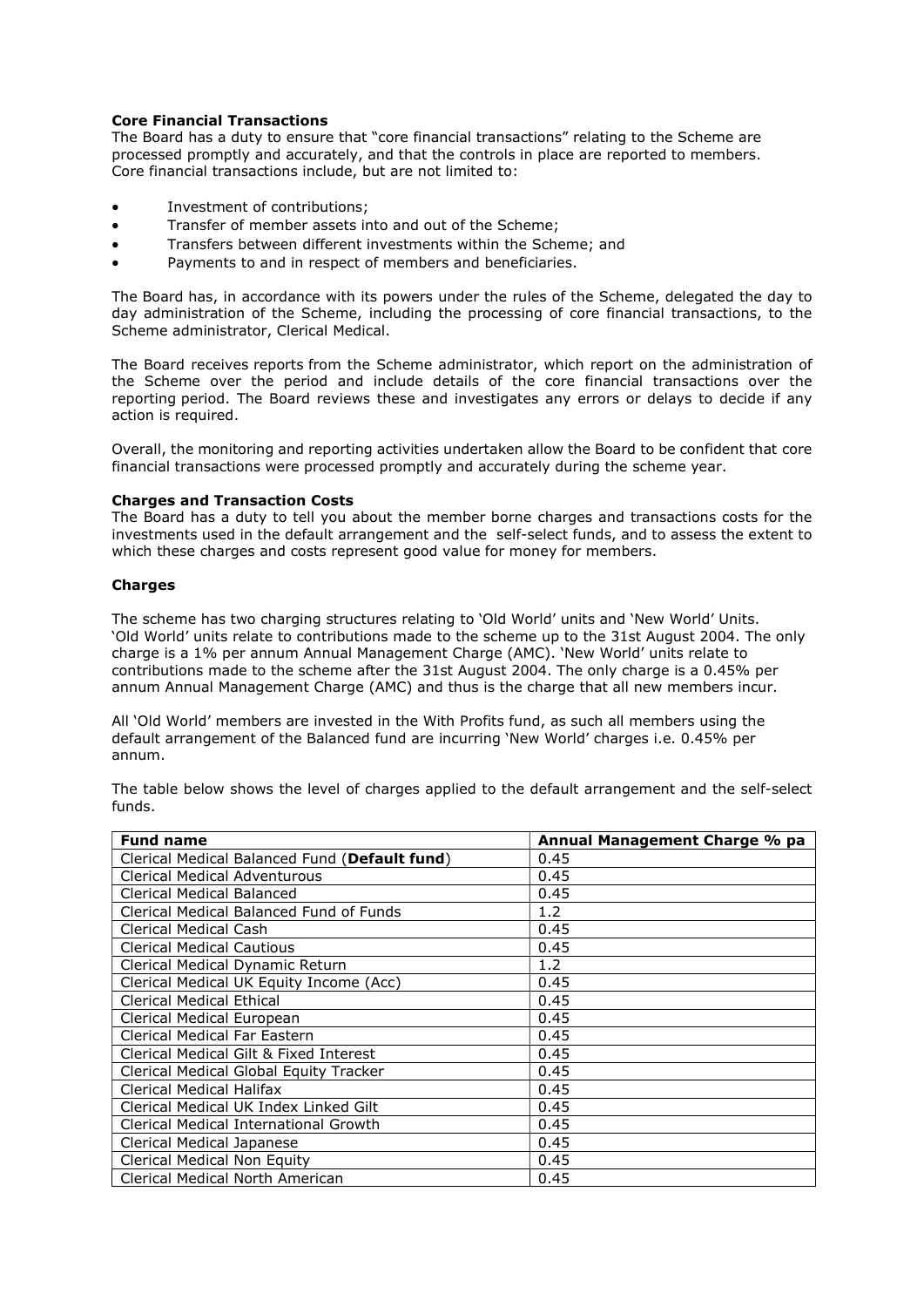| Clerical Medical UK Property<br><b>Clerical Medical Retirement Protection</b> | 0.45<br>0.45     |
|-------------------------------------------------------------------------------|------------------|
| Clerical Medical Target Return                                                | $1.\overline{2}$ |
| <b>Clerical Medical UK Growth</b>                                             | 0.45             |
|                                                                               | $\overline{1.2}$ |
| Clerical Medical UK Equity Fund of Funds                                      |                  |
| Clerical Medical UK Equity Tracker                                            | 0.45             |
| <b>Clerical Medical Smaller Companies</b>                                     | 0.45             |
| Clerical Medical With-Profits (Regular                                        | 0.75             |
| Clerical Medical With-Profits (Single)                                        | 0.75             |
| CM Blackrock Corporate Bond All Stock                                         | 0.45             |
| CM Blackrock Over 15 Year Gilt                                                | 0.45             |
| CM Blackrock Over 5 Year Gilt                                                 | 0.45             |
| CM Blackrock UK Equity                                                        | 0.45             |
| CM Blackrock World (Ex UK)                                                    | 0.45             |
| CM Fidelity Defensive Managed                                                 | $\overline{1.2}$ |
| CM Fidelity MoneyBuilder Growth                                               | $1.\overline{2}$ |
| CM Fidelity MoneyBuilder Income                                               | 1.05             |
| CM Fidelity Worldwide Special Situations                                      | 1.55             |
| CM Invesco Perpetual Distribution                                             | 1.3              |
| CM Invesco Perpetual Global Bond                                              | $\overline{1.1}$ |
| CM Invesco Perpetual High Income                                              | 1.25             |
| CM Boston Company US Opportunities                                            | $\overline{0.8}$ |
| CM Newton Multi-Asset Balanced                                                | 0.7              |
| CM Newton Continental European                                                | 0.8              |
| CM Newton UK Income                                                           | 0.85             |
| <b>CM Newton UK Equity</b>                                                    | 0.8              |
| CM Newton International Bond                                                  | 0.85             |
| CM Newton Global Equity                                                       | 0.8              |
| CM Newton Multi-Asset Growth                                                  | 0.7              |
| CM Newton Multi-Asset Diversified Return                                      | 1.3              |
| CM Schroder Corporate Bond                                                    | 1.05             |
| CM Schroder Gilt & Fixed Interest                                             | 0.45             |
| CM Schroder Global Equity                                                     | 0.8              |
| CM Schroder Managed Balanced                                                  | $\overline{0.9}$ |
| CM Schroder Monthly High Income                                               | 0.75             |
| CM Schroder UK Mid 250                                                        | 1.05             |
| CM UBS Global Allocation                                                      | $\overline{1.3}$ |
| CM UBS Global Growth                                                          | $\overline{0.7}$ |
|                                                                               | 0.7              |
| CM UBS UK Opportunities                                                       |                  |
| CM UK Smaller Companies                                                       | 0.7              |
| CM UBS US Equity                                                              | 0.7              |
| <b>CM Veritas Asian</b>                                                       | 0.95             |

# Transaction Costs

The charges referred to above do not include transaction costs. These are costs which fund managers incur when buying, selling, borrowing or lending the assets that make up the investment funds. In addition, investment and disinvestment costs are paid when members buy and sell funds. These costs are paid by members.

Additional Expenses e.g. custodian, legal, accounting costs are also payable and included in the Total Expense Ratio (i.e. the total charge).

In respect of the missing transaction costs and additional expenses, the Board has decided not to obtain these because the expectation is that the Scheme will be wound up before the deadline for the next Chair Statement.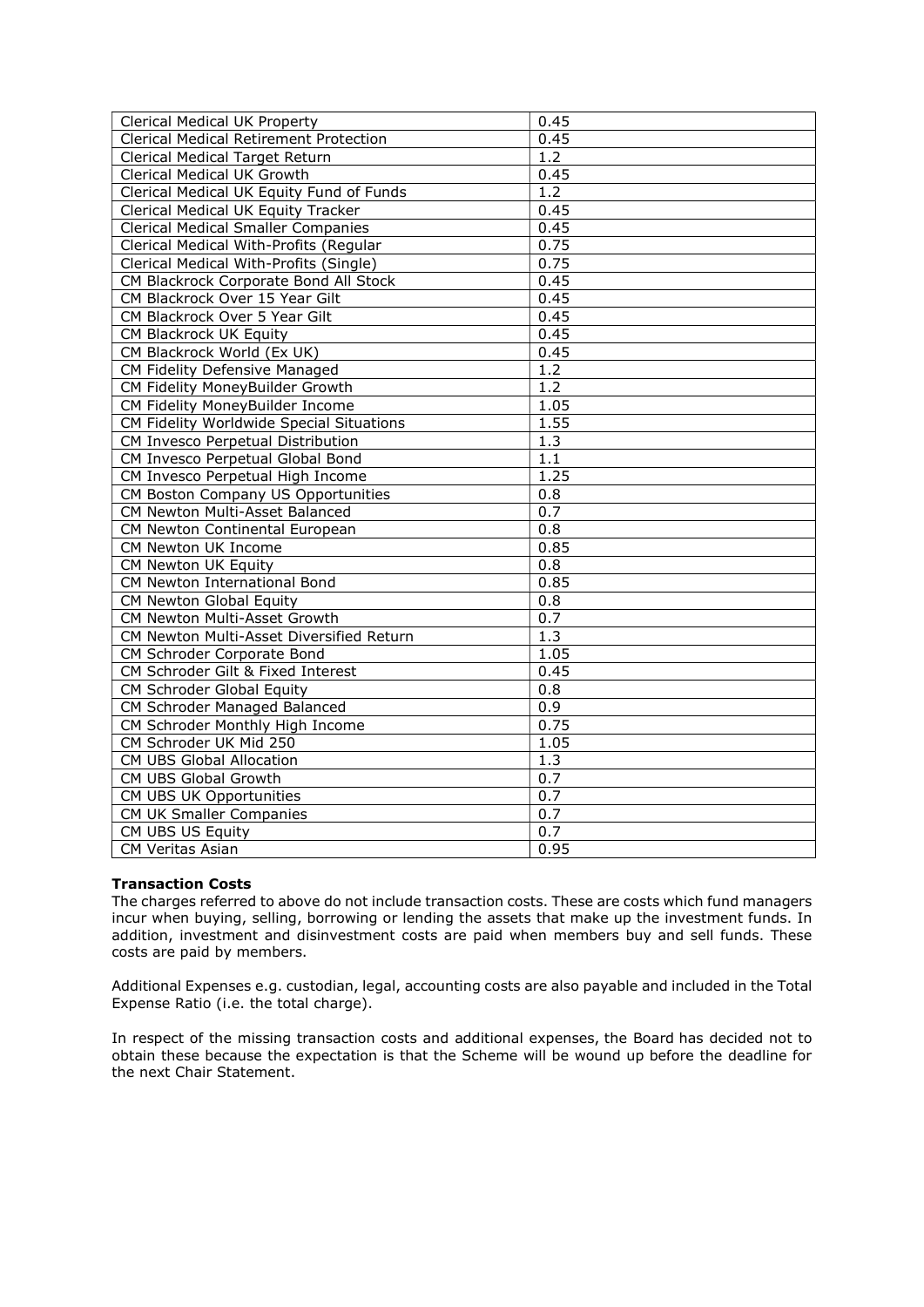# Illustration of costs and charges over time

The Board has a duty to provide an illustrative example of the cumulative effect over time of the application of charges and costs on the value of members benefits. The following illustration was prepared in line with guidance issued by the Department for Work and Pensions: Reporting of costs, charges and other information: guidance for trustees and managers of relevant occupational schemes (September 2018).

It is important to remember the impact of costs on your fund. The example below shows the impact of the default charge on a notional fund value, and also how higher charges would impact this. This does not relate to any individual members fund.

Example member invested in the default arrangement:

|             |                                 | <b>AMC Option 1 (Default)</b> | <b>AMC Option 2</b> |
|-------------|---------------------------------|-------------------------------|---------------------|
| Year        | <b>Before</b><br><b>Charges</b> | 0.45%                         | $1\%$               |
| $\mathbf 0$ | 10,000                          | 10,000                        | 10,000              |
| 3           | 20,083                          | 19,885                        | 19,644              |
| 5           | 27,221                          | 26,808                        | 26,312              |
| 10          | 46,647                          | 45,366                        | 43,852              |
| 15          | 68,561                          | 65,855                        | 62,714              |
| 20          | 93,281                          | 88,477                        | 82,997              |
| 25          | 121,166                         | 113,453                       | 104,809             |
| 30          | 152,622                         | 141,029                       | 128,264             |
| 40          | 228,132                         | 205,089                       | 180,608             |

Notes

- 1. Based on an initial pot of £10,000, annual contributions of 10% and an initial salary of £30,000.
- 2. The figures are discounted to today's money with inflation and salary increase assumptions of 2.5%.
- 3. The growth in fund is assumed as 5% per annum compound.
- 4. This is an illustrative example and not based on your own fund.

The annual management charges for future contributions are lower than the maximum allowed of 0.75%.

# Cash Fund

The trustees note that the Cash fund offered by Clerical Medical does not provide positive value to members. The current AMC of 0.45% is lower than the bank interest rate over the period. There is no alternative option available, and it is important that a cash fund is available to members who wish to protect funds from market volatility. Therefore, the trustees will continue to offer this fund but feel it appropriate to note this point. APTIS will also offer a cash fund.

### Value for Members (VfM)

Regulations require trustees to make an assessment of charges and transaction costs borne by members and the extent to which those charges and costs represent good 'Value for Members'. The Board considers that charges may be viewed as representing "good value" for members where an optimum combination of cost and quality is achieved for the membership as a whole, relative to other options available in the market.

The Board considered, amongst other factors, four key areas when assessing the value of charges and costs relative to the benefit of membership in the Scheme:

- Scheme management and governance.
- **Administration**
- Investment governance
- Communications.

The Board is satisfied that the charges on the default fund are within the prescribed limit and that the charges on the other funds are good value. However, it has concluded that the scheme is not offering appropriate value for members, which has influenced the decision to transfer to the new Aviva Pension Trust APTIS arrangement and wind-up the Scheme.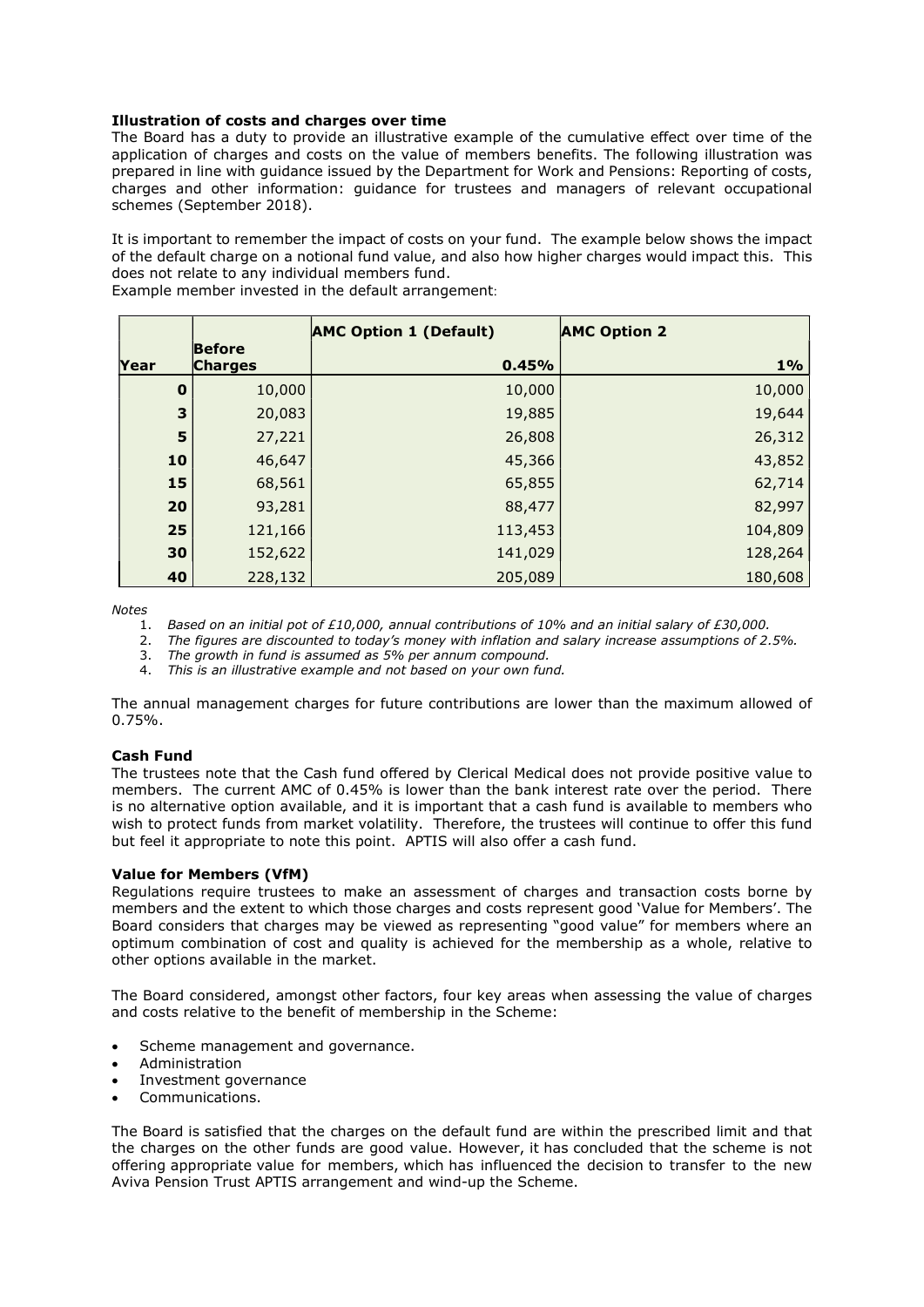## Trustee Knowledge and Understanding

Sections 247 and 248 of the Pensions Act 2004 set out the requirement for trustees to have appropriate knowledge and understanding of the law relating to pensions and trusts, the investment of Scheme assets and other matters to enable them to exercise their functions as trustees properly. This requirement is underpinned by guidance in the Pension Regulator's Code of Practice No.7. The Board therefore has measures in place to ensure compliance with the requirements regarding its knowledge and understanding including investment matters, pension and trust law. This, together with the advice available from service providers, enables the Board to exercise its functions and run the Scheme Plan properly and effectively.

The Board has undertaken the following training during the past scheme year:

- Regular training sessions during each trustee meeting;
- The Professional Trustee attends courses on relevant subjects;
- Trustees are required to complete the Pensions Regulator's Trustee Toolkit modules.

In addition, the Board has obtained legal, accounting, investment and consulting advice as and when required during the past Scheme year.

The trustees completed a Trustee Board Questionnaire as part of their assessment of the skills-set and experience of each member of the current trustee board, taking account of the training undertaken during the past Scheme year, and are satisfied that the combined knowledge and understanding of the trustee, together with the advice which is available from professional advisers, enables the trustee to properly exercise its functions as a trustee of the Scheme. This questionnaire also captured any gaps in the trustees' knowledge, and appropriate support is provided in these areas.

The trustees have received legal updates from Mincoffs LLP on a regular basis during the year and market updates from Explore Wealth Management Limited at each trustee meeting.

Ad-hoc training is provided as and when required. The Board reviews the trust deed and rules, SIP and all other documents setting out the Board's current policies as appropriate to ensure they have a good working knowledge of these documents.

Taking into account the knowledge and experience of the Board together with the specialist advice received from the appointed professional advisors (including the investment consultants, and legal advisers), the Board believes it is well placed to properly exercise its functions as Trustee of the Plan.

The Trustee Directors must be conversant with the Scheme's own documentation including the Trust Deed and Rules and Statement of Investment Principles. The Trustee Directors must also be conversant with any other document recording current policy relating to the Scheme generally. The Pensions Regulator interprets 'conversant' as having a working knowledge of those documents such that the Trustee is able to use them effectively when they are required to do so in the course of carrying out their duties on behalf of the Trustee.

This requirement has been met during the course of the Scheme year as the Board have undertaken ongoing training, both as a group and individually to keep abreast of relevant developments.